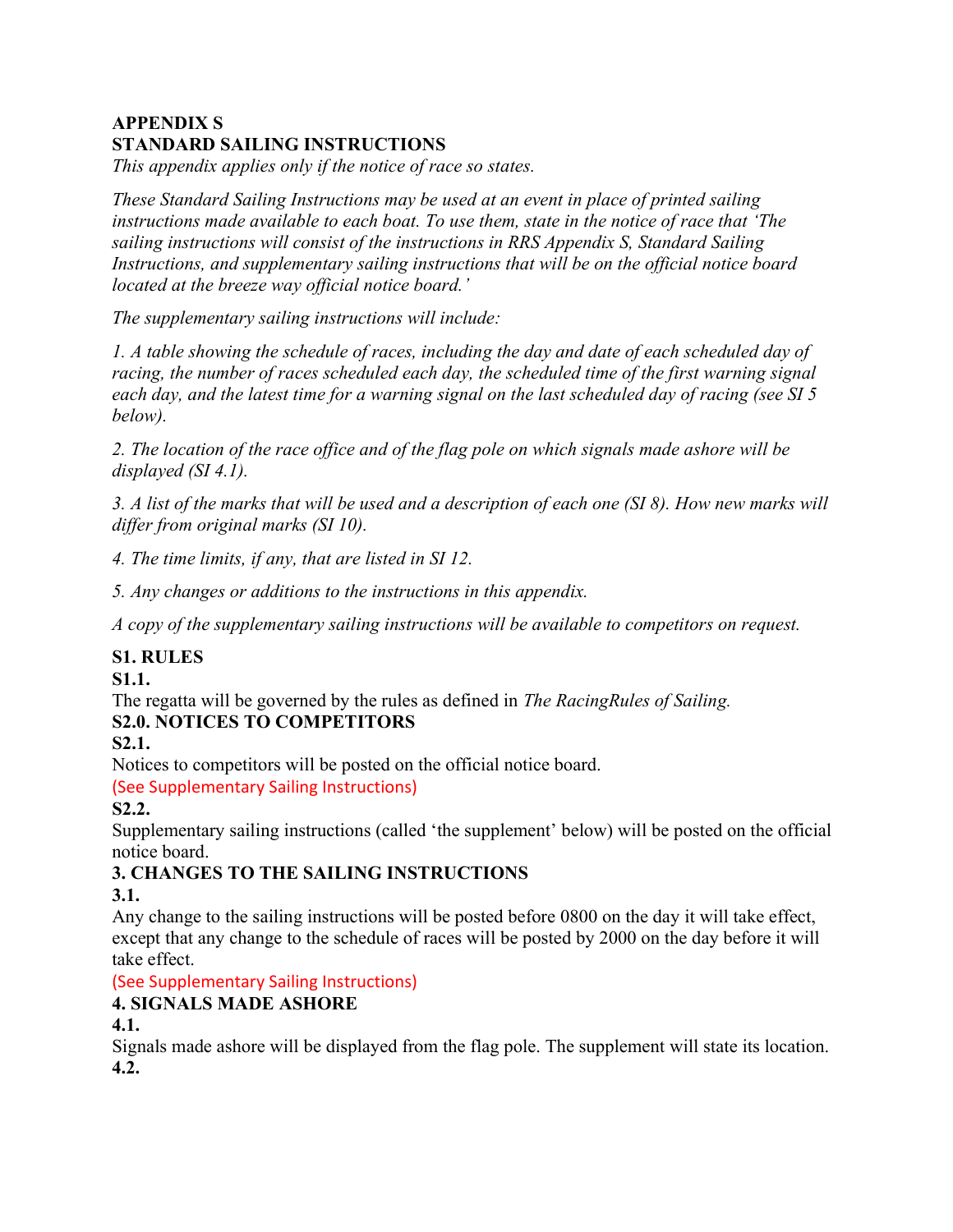When flag AP is displayed ashore, '1 minute' is replaced with 'not less than 60 minutes' in the race signal AP.

(See Supplementary Sailing Instructions)

## 5. SCHEDULE OF RACES

#### 5.1.

The supplement will include a table showing the days, dates, number of races scheduled, the scheduled times of the first warning signal each day, and the latest time for a warning signal on the last scheduled day of racing.

(See Supplementary Sailing Instructions)

## 6. CLASS FLAGS

#### 6.1.

Each class flag will be the class insignia on a white background or as stated in the supplement. (See Supplementary Sailing Instructions)

## 7. THE COURSES

## 7.1.

No later than the warning signal, the race committee will designate the course by displaying one or two letters followed by a number, and it may also display the approximate compass bearing of the first leg.

#### 7.2.

The course diagrams are on the pages following SI 13. They show the courses, the order in which marks are to be passed, and the side on which each mark is to be left. The supplement may include additional courses.

(See Supplementary Sailing Instructions)

## 8. MARKS

## 8.1.

A list of the marks that will be used, including a description of each one, will be included in the supplement.

(See Supplementary Sailing Instructions)

## 9. THE START

#### 9.1.

Races will be started by using RRS 26.

## 9.2.

The starting line will be between a staff displaying an orange flag on the race committee vessel and the course side of the starting mark.

## 10. CHANGE OF THE NEXT LEG OF THE COURSE

## 10.1.

To change the next leg of the course, the race committee will lay a new mark (or move the finishing line) and remove the original mark as soon as practicable. When in a subsequent change a new mark is replaced, it will be replaced by an original mark.

#### 11. THE FINISH

11.1.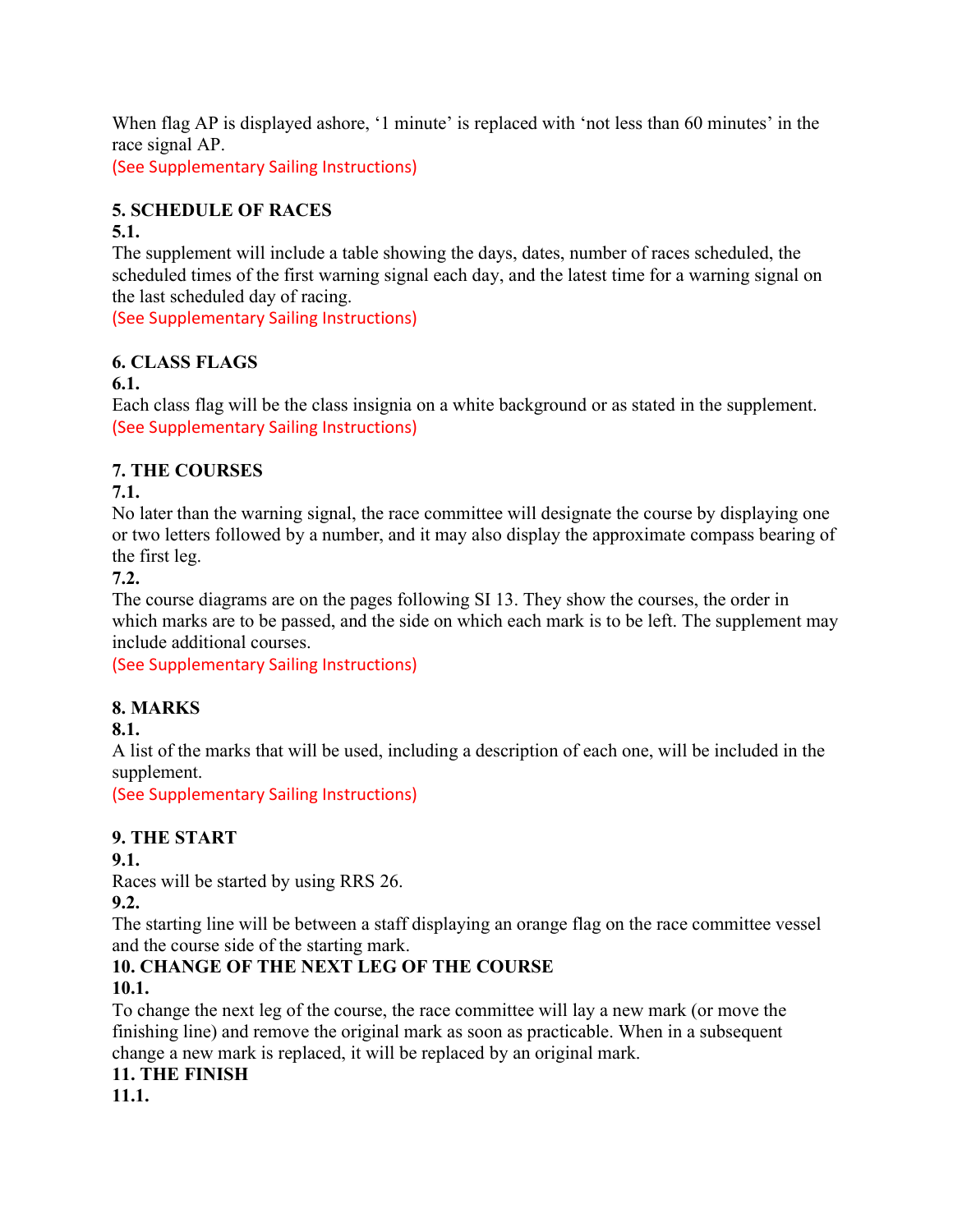The finishing line will be between a staff displaying an orange flag on the race committee vessel and the course side of the finishing mark.

# 12. TIME LIMITS

12.1.

The supplement will state which of the following time limits, if any, will apply and, for each, the time limit.

♦ Mark 1 Time Limit Time limit for the first boat to pass Mark 1. ♦ Race Time Limit Time limit for the first boat to sail the course and finish. ♦ Finishing Window Time limit for boats to finish after the first boat sails the course and finishes.

12.2.

If no boat has passed Mark 1 within the Mark 1 Time Limit, the race shall be abandoned. 12.3.

Boats failing to finish within the Finishing Window shall be scored Did Not Finish without a hearing. This changes RRS A4 and A5.

(See Supplementary Sailing Instructions)

# 13. PROTESTS AND REQUESTS FOR REDRESS

# 13.1.

Protest forms are available at the race office. Protests and requests for redress or reopening shall be delivered there within the appropriate time limit.

13.2.

For each class, the protest time limit is 60 minutes after the last boat has finished the last race of the day or the race committee signals no more racing today, which ever is later.

13.3.

Notices will be posted no later than 30 minutes after the protest time limit to inform competitors of hearings in which they are parties or named as witnesses and where the hearings will be held. 13.4.

Notices of protests by the race committee, technical committee or protest committee will be posted to inform boats under RRS 61.1(b).

13.5.

On the last scheduled day of racing a request for redress based on a protest committee decision shall be delivered no later than 30 minutes after the decision was posted. This changes RRS 62.2.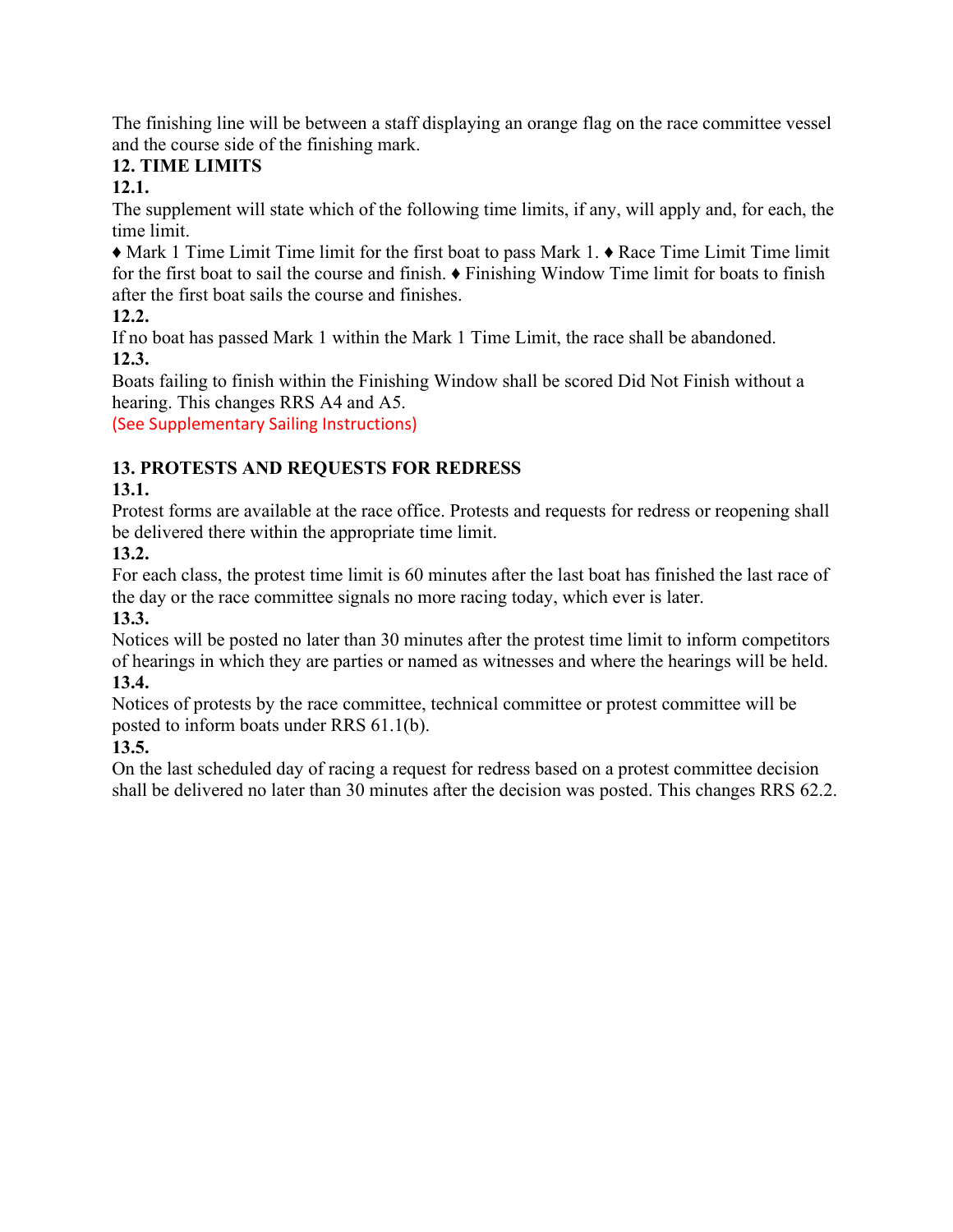

| TW | Finish |
|----|--------|
|    |        |
|    |        |
|    |        |
|    | Start  |

| Course TW - Triangle, Windward Finish |                                                        |
|---------------------------------------|--------------------------------------------------------|
|                                       | Signal Mark Rounding Order                             |
| TW <sub>2</sub>                       | Start $-1-2-3$ - Finish                                |
| TW <sub>3</sub>                       | Start - $1 - 2 - 3 - 1 - 3$ - Finish                   |
| TW <sub>4</sub>                       | Start $-1$ $-2$ $-3$ $-1$ $-3$ $-1$ $-3$ $-$<br>Finish |

| Course TW - Triangle, Windward Finish |                                                |
|---------------------------------------|------------------------------------------------|
| Signal                                | <b>Mark Rounding Order</b>                     |
| TW <sub>2</sub>                       | Start $-1-2-3$ - Finish                        |
| TW <sub>3</sub>                       | Start $-1 - 2 - 3 - 1 - 3 -$ Finish            |
| TW <sub>4</sub>                       | Start $-1 - 2 - 3 - 1 - 3 - 1 - 3 -$<br>Finish |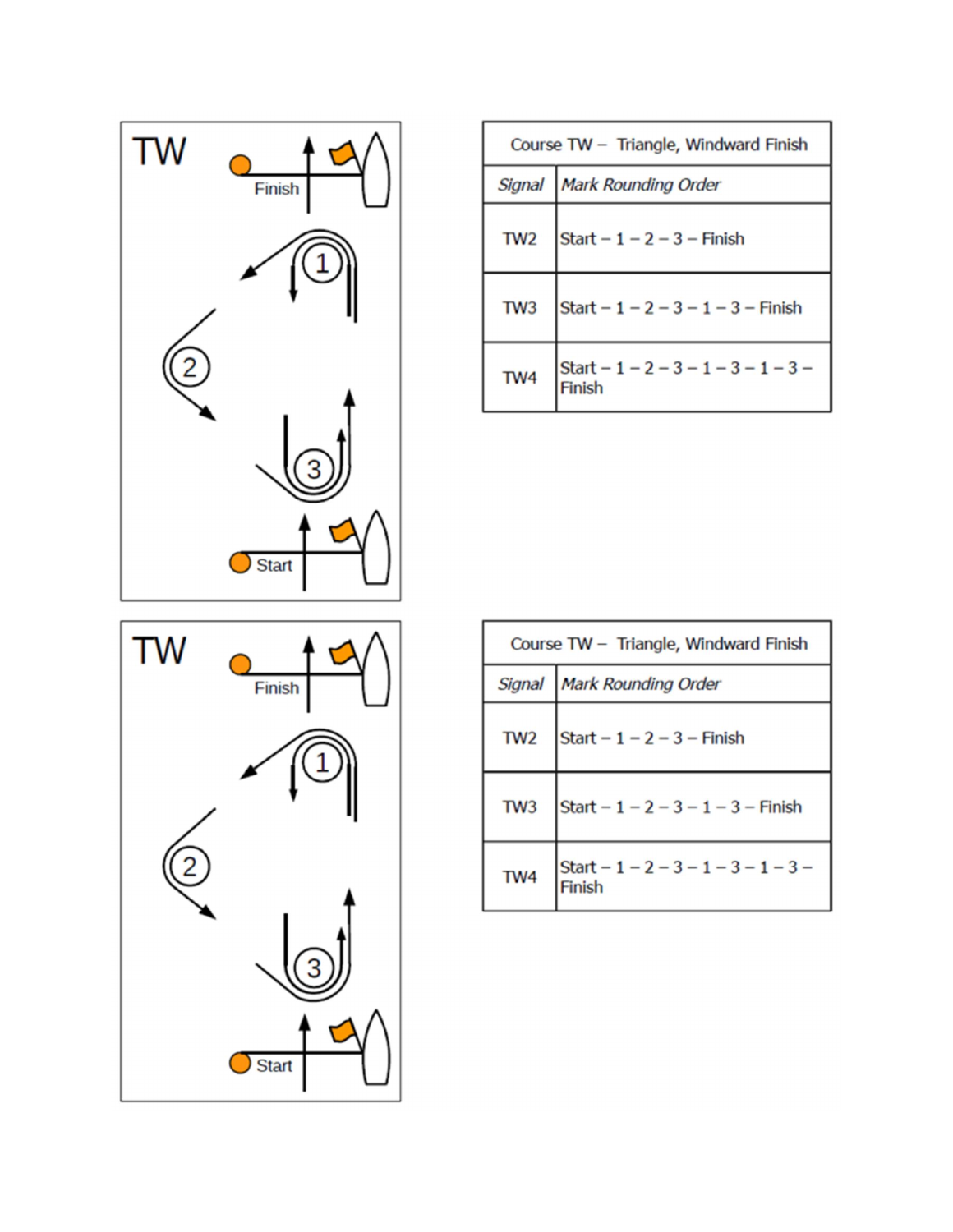

| TW | Finish |
|----|--------|
|    |        |
|    |        |
|    |        |
|    | Start  |

| Course TW - Triangle, Windward Finish |                                                        |
|---------------------------------------|--------------------------------------------------------|
|                                       | Signal Mark Rounding Order                             |
| TW <sub>2</sub>                       | Start $-1-2-3$ - Finish                                |
| TW <sub>3</sub>                       | Start - $1 - 2 - 3 - 1 - 3$ - Finish                   |
| TW <sub>4</sub>                       | Start $-1$ $-2$ $-3$ $-1$ $-3$ $-1$ $-3$ $-$<br>Finish |

| Course TW - Triangle, Windward Finish |                                                |
|---------------------------------------|------------------------------------------------|
| Signal                                | <b>Mark Rounding Order</b>                     |
| TW <sub>2</sub>                       | Start $-1-2-3$ - Finish                        |
| TW <sub>3</sub>                       | Start $-1 - 2 - 3 - 1 - 3 -$ Finish            |
| TW <sub>4</sub>                       | Start $-1 - 2 - 3 - 1 - 3 - 1 - 3 -$<br>Finish |